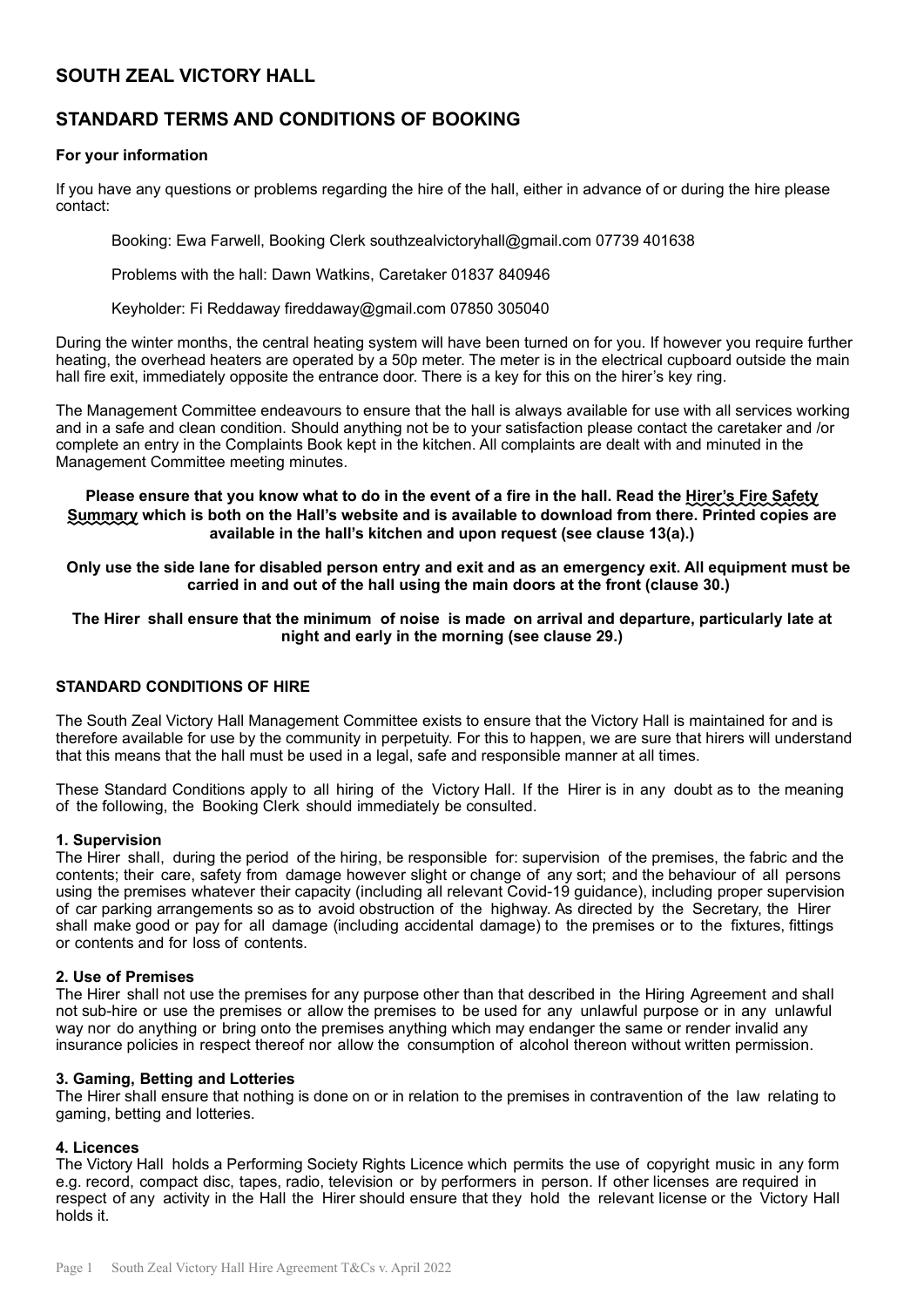# **5. Alcohol**

No supply of alcohol may be made under the hall's Premises Licence. If the hirer is planning to supply alcohol themselves, or wishes to use the hall outside the hours specified in section 6 below, he/ she will need to apply to West Devon Borough Council for a Temporary Event Notice at least ten days before the event. The hall is only allowed a maximum of 12 such notices per annum and are issued on a first come first served basis.

# **6. Licensable events**

Where a licensable event is to be held for which the premises, or that part of the premises, are not licensed, the hirer shall be responsible for obtaining such authorisation as may be needed.

The following licensable activities are authorised by the hall's Premises Licence:

- A performance of a play (indoors)
- A performance of live music (indoors)
- Any playing of recorded music (indoors)
- A performance of dance (indoors)
- Entertainment of a similar description to that falling within the above four activities (indoors)
- Entertainment facilities for making music (indoors)
- Entertainment facilities for dancing (indoors)
- Entertainment facilities of a similar description to that falling within the above two activities (indoors)
- Provision of facilities for making music (indoors)
- Provision of facilities for dancing (indoors)
- Provision of facilities for entertainment of a similar description to that falling with the above two activities (indoors)

The above activities are all licensed to be carried out during the following times:

| 9.00am - Midnight    |
|----------------------|
| $9.00$ am $-1.00$ am |
| $9.00am - 11.45pm$   |
| $9.00am - 10.30pm$   |
|                      |

The premises are licensed for a capacity of 200 for music and dancing and 152 theatre style seating.

# **7. Hall key**

The Hirer is responsible for the safety of the hall key, which must be retained in the hirer's possession at all times, not being lent or given to any other party.

### **8. Cancellation by hirer**

If the booking is cancelled more than 28 days ahead of the booking date, there will be no hire charge. If the booking is cancelled between 7 to 28 days ahead of the booking date, 25% of the hire charge will be payable. If the booking is cancelled less than 7 days ahead of the booking date, the full hire charge will be payable. In exceptional circumstances and short term (4-day) quarantine of the hall due to an outbreak of Covid-19 the Management Committee will consider a full refund with chairman's decision final if bookings have to be cancelled at short notice through no fault of the hirers (see also Section 27).

### **9. Hire charge payment**

The hire charge is required to be paid in advance at all times. The hall keys cannot be released otherwise.

# **10. Presence and compliance**

The Hirer agrees to the Committee to be present (by its authorised representative if appropriate) during the hiring and to comply fully with this Hire Agreement.

### **11. Standard Conditions of hire**

It is hereby agreed that the Standard Conditions of Hire shall form part of the terms of this Hire Agreement.

# **12. Contracts (Rights of Third Parties) Act 1999**

None of the provisions of this Agreement are intended to or will operate to confer any benefit pursuant to the Contracts (Rights of Third Parties) Act 1999 or a person who is not named as a party to this agreement.

### **13. Public Safety Compliance**

The Hirer shall comply with all conditions and regulations made in respect of the premises by the Fire Authority, Local Authority, the Licensing Authority or otherwise, particularly in connection with any event which constitutes regulated entertainment, at which alcohol is sold or provided or which is attended by children.

(a) The Hirer acknowledges that they have received instruction in the following matters as found in the **Hirer's Fire Safety Summary,** which is both on the Hall's website and is available to download from there. Printed copies are available in the hall's kitchen and upon request.

• The action to be taken in event of fire. This includes calling the Fire Brigade and evacuating the hall.

• The location and use of fire equipment.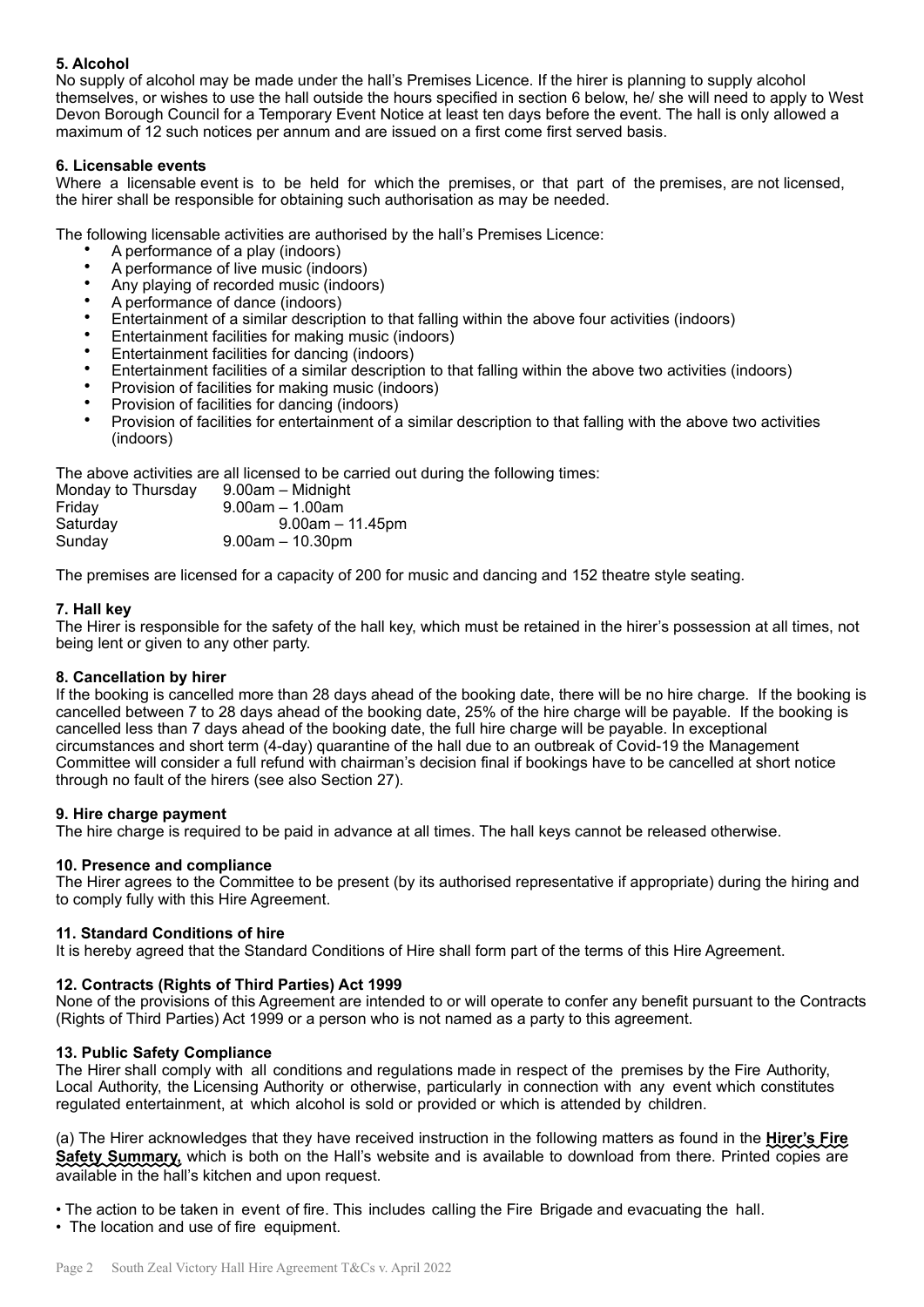- Escape routes and the need to keep them clear.
- Methodof operation of escape door fastenings.
- Appreciation of the importance of any fire doors and of closing all fire doors at the time of a fire.

(b) In advance of an entertainment or play the Hirer shall check the following items:

- That all fire exits are unlocked and panic bolts in good working order. • That all escape routes are free of obstruction and can be safely used.
- That any fire doors are not wedged open.
- That exit signs are illuminated.
- That there are no obvious fire hazards on the premises.

### **14. Means of Escape**

(a) All means of exit from the premises must be kept free from obstruction and immediately available for instant free public exit.

(b) The emergency lighting supply illuminating all exit signs and routes must be turned on during the whole of the time the premises are occupied (if not operated by an automatic mains failure switching device).

#### **15. Outbreaks of Fire**

The Fire Brigade shall be called to any outbreak of fire, however slight, and details thereof shall be given to the secretary of the management committee.

#### **16. Health and Hygiene**

The Hirer shall, if preparing, serving or selling food, observe all relevant food health and hygiene legislation and regulations. In particular dairy products, vegetables and meat on the premises must be refrigerated and stored in compliance with the Food Temperature Regulations. The premises are provided with a fridge.

#### **17. Electrical Appliance Safety**

The Hirer shall ensure that any electrical appliances brought by them to the premises and used there shall be safe, in good working order, and used in a safe manner in accordance with the Electricity at Work Regulations 1989.

#### **18. Indemnity**

For a commercial hire (where either the Hirer or a third party intends to make a profit no matter how small) then the Hirer shall ensure that they have Public Liability Insurance sufficient to cover (a) the cost of repair of any damage done to any part of the premises including the curtilage thereof or the contents of the premises (b) all claims, losses, damages and costs in respect of damage or loss of property or injury to persons arising as a result of the use of the premises (including the storage of equipment) by the Hirer, and (c) all claims, losses, damages and costs suffered or incurred as a result of any nuisance caused to a third party as a result of the use of the premises by the Hirer. Non-commercial hirers are not required to have any additional insurance

(b) The Hirer shall take out adequate insurance to insure the Hirer and members of the Hirer's organisation and invitees against the Hirer's liability under paragraph 18(a) and all claims arising as a result of the hire and on demand shall produce the policy and current receipt or other evidence of cover to the Hall Secretary. Failure to produce such policy and evidence of cover will render the hiring void and enable the Hall to be rehired to another hirer.

The Victory Hall is insured against any claims arising out of its **own** negligence.

### **19. Accidents and Dangerous Occurrences**

The Hirer must report all accidents involving injury to the public to a member of the Village Hall management committee **as soon as** possible and complete the relevant section in the Village Hall's accident book. Any failure of equipment belonging to the Village Hall or brought in by the Hirer must also be reported **as soon as possible**. Certain types of accident or injury must be reported on a special form to the local authority. The Hall Secretary will give assistance in completing this form. This is in accordance with the Reporting of Injuries, Diseases and Dangerous Occurrences Regulations 1995 (RIDDOR).

### **20. Explosives and Flammable Substances**

The hirer shall ensure that:

(a) Highly flammable substances are not brought into, or used in any part of the premises and that

(b) No internal decorations of a combustible nature (e.g. polystyrene, cotton wool) shall be erected without the consent of the management committee. No decorations are to be put up near light fittings or heaters.

### **21. Heating**

The Hirer shall ensure that no unauthorised heating appliances shall be used on the premises when open to the public without the consent of the management committee. Portable Liquefied Propane Gas (LPG) heating appliances shall not be used.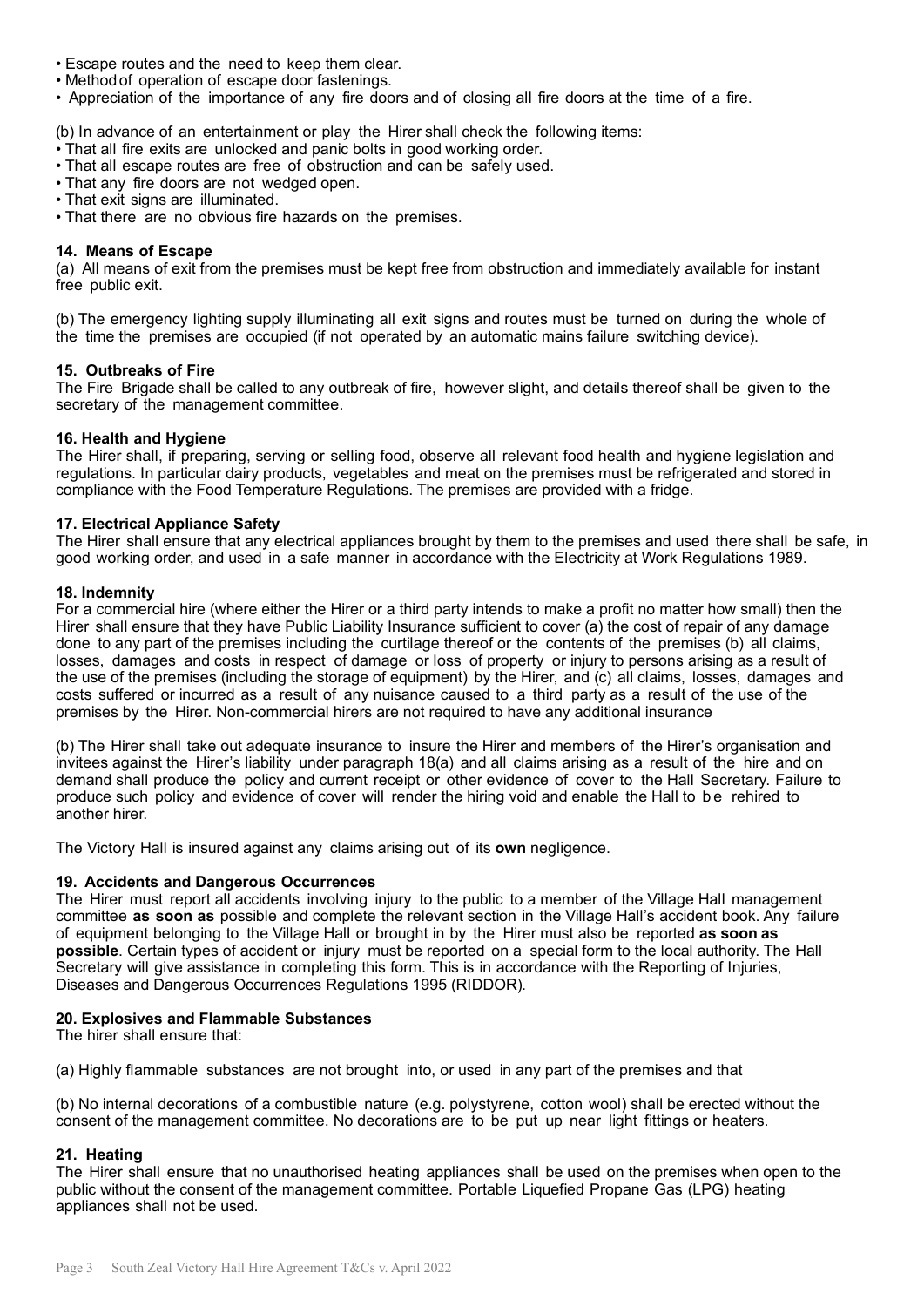# **22. Drunk and Disorderly Behaviour and Supply of Illegal Drugs**

The Hirer shall ensure that in order to avoid disturbing neighbours to the hall and avoid violent or criminal behaviour, care shall be taken to avoid excessive consumption of alcohol. Drunk and disorderly behaviour shall not be permitted either on the premises or in its immediate vicinity. Alcohol shall not be served to any person suspected of being drunk nor to any person suspected of being under the age of 18. Any person suspected of being drunk, under the influence of drugs or who is behaving in a violent or disorderly way shall be asked to leave the premises. No illegal drugs may be brought onto the premises.

# **23. Animals**

The Hirer shall ensure that no animals (including birds) except guide dogs are brought into the premises, other than for a special event agreed to by the Village Hall. No animals whatsoever are to enter the kitchen at any time.

# **24. Compliance with The Children Act 1989**

The Hirer shall ensure that any activities for children under eight years of age comply with the provisions of The Children Act of 1989 and that only fit and proper persons who have passed the appropriate Criminal Records Bureau checks have access to the children (checks may also apply where children over eight and vulnerable adults are taking part in activities). The Hirer shall provide the Village Hall committee with a copy of their Child Protection Policy on request.

# **25. Fly Posting**

The Hirer shall not carry out or permit fly posting or any other form of unauthorised advertisements for any event taking place at the premises, and shall indemnify and keep indemnified each member of the Village Hall's management committee accordingly against all actions, claims and proceedings arising from any breach of this condition. Failure to observe this condition may lead to prosecution by the local authority.

## **26. Sale of Goods**

The Hirer shall, if selling goods on the premises, comply with Fair Trading Laws and any code of practice used in connection with such sales. In particular, the Hirer shall ensure that the total prices of all goods and services are prominently displayed, as shall be the organiser's name and address and that any discounts offered are based only on Manufacturers' Recommended Retail Prices.

## **27. Cancellation by the Hall**

If the Hirer wishes to cancel the booking before the date of the event, see clause 8. The Victory Hall reserves the right to cancel this hiring by written notice to the Hirer in the event of:

(a) the premises being required for use as a Polling Station for a Parliamentary or Local Government election or by-election

(b) the Victory Hall management committee reasonably considering that (i) such hiring will lead to a breach of licensing conditions, if applicable, or other legal or statutory requirements, or (ii) unlawful or unsuitable activities will take place at the premises as a result of this hiring

(c) the premises becoming unfit for the use intended by the Hirer

(d) an emergency requiring use of the premises as a shelter for the victims of flooding, snowstorm, fire, explosion or those at risk of these or similar disasters.

(e) the premises being closed at short notice and placed under a 4-day quarantine period due to a concern about possible Covid-19 infection.

In any such case the Hirer shall be entitled to a refund of any fee already paid, but the Victory Hall shall not be liable to the Hirer for any resulting direct or indirect loss or damages whatsoever.

# **28. End of Hire**

The Hirer shall be responsible for leaving the premises and surrounding area in a clean and tidy condition, properly locked and secured unless directed otherwise and any contents temporarily removed from their usual positions properly replaced, otherwise the Village Hall shall be at liberty to make an additional charge. The hirer is responsible for removing all of their rubbish and recycling.

### **29. Noise**

The Hirer shall ensure that the minimum of noise is made on arrival and departure, particularly late at night and early in the morning. The Hirer shall, if using sound amplification equipment, make use of any noise limitation device provided at the premises and comply with any other licensing condition for the premises.

# **30. Use of side lane**

Only use the side lane for disabled person entry and exit and as an emergency exit. All equipment must be carried in and out of the hall using the main doors at the front.